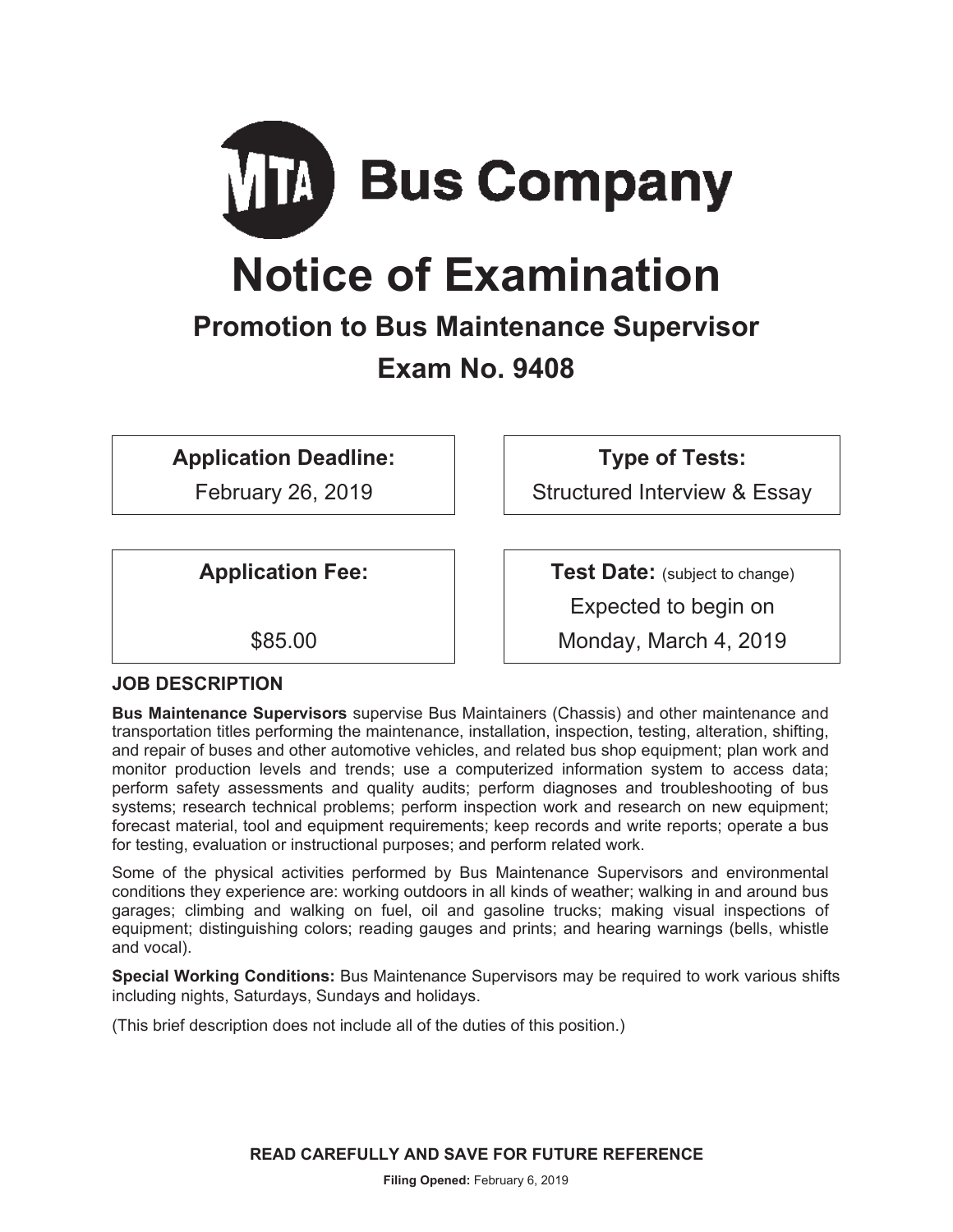## **SALARY**

The current minimum salary for Bus Maintenance Supervisor is \$34.7377 per hour for a 40-hour work week increasing to \$38.5975 beginning in the fourth year of service. These rates are subject to change. The benefits of this position include, but are not limited to, paid holidays, vacation and sick leave, a comprehensive medical plan and a pension plan.

#### **ELIGIBILITY TO TAKE EXAMINATION**

This examination is open to each employee of MTA Bus Company who **on the first date of the structured interviews:** 

- 1. is employed in the eligible title of Bus Maintainer (Chassis), MTA Bus Company; and
- 2. is not otherwise ineligible

You are responsible for determining whether you meet the eligibility requirements for this examination prior to submitting the *Application*. If you do not know if you are eligible, check with **your department's Human Resources representative**. You may be given the test before we verify your eligibility. If you are marked "Not Eligible," your application fee will **not** be refunded and you will **not** receive a score.

This examination is **not** open to employees of New York City Transit or MaBSTOA, or to employees of MTA agencies other than MTA Bus Company.

#### **REQUIREMENTS TO BE PROMOTED**

**Probationary Period:** At the time of promotion, you must have completed your probationary period in the eligible title as indicated in the above "Eligibility to Take Examination" section, and you must be permanently employed in that title or your name must appear on a Preferred List for the title at the time of promotion. Additionally, you must have served permanently in the eligible title for at least one year. Time served prior to a break in service of more than one year will not be credited.

**Driver License Requirement**: If you are considered for promotion to the title of Bus Maintenance Supervisor, you must meet the requirements in "1" or "2" below at the time of consideration for promotion.

- 1. A Class B Commercial Driver License (CDL) valid in the State of New York with a passenger endorsement and no disqualifying restrictions; or
- 2. A Motor Vehicle Driver License valid in the State of New York and a Learner Permit for a Class B CDL valid in the State of New York with a passenger endorsement and no disqualifying restrictions.

If you qualify under "2" above, your promotion will be subject to the receipt of a Class B CDL valid in the State of New York with a passenger endorsement and no disqualifying restrictions at the end of a special training course in bus operation. If you fail to successfully complete the special training course in bus operation, including the receipt of a Class B CDL valid in the State of New York with a passenger endorsement and no disqualifying restrictions, your employment will be terminated or you will be returned to your previously held permanent title.

If you have serious moving violations, a license suspension or an accident record, you may be disqualified. The Class B Commercial Driver License (CDL) with passenger endorsement and no disqualifying restrictions must be maintained for the duration of your employment in the title.

**Commercial Motor Vehicle Driving Experience in the Military or New York National Guard**: If you are an active member or former member (discharged in the past year) of the military or New York National Guard and have experience driving a Commercial Motor Vehicle in the military or New York National Guard, you may be eligible for a waiver of the New York State commercial driving skills test

(Continued)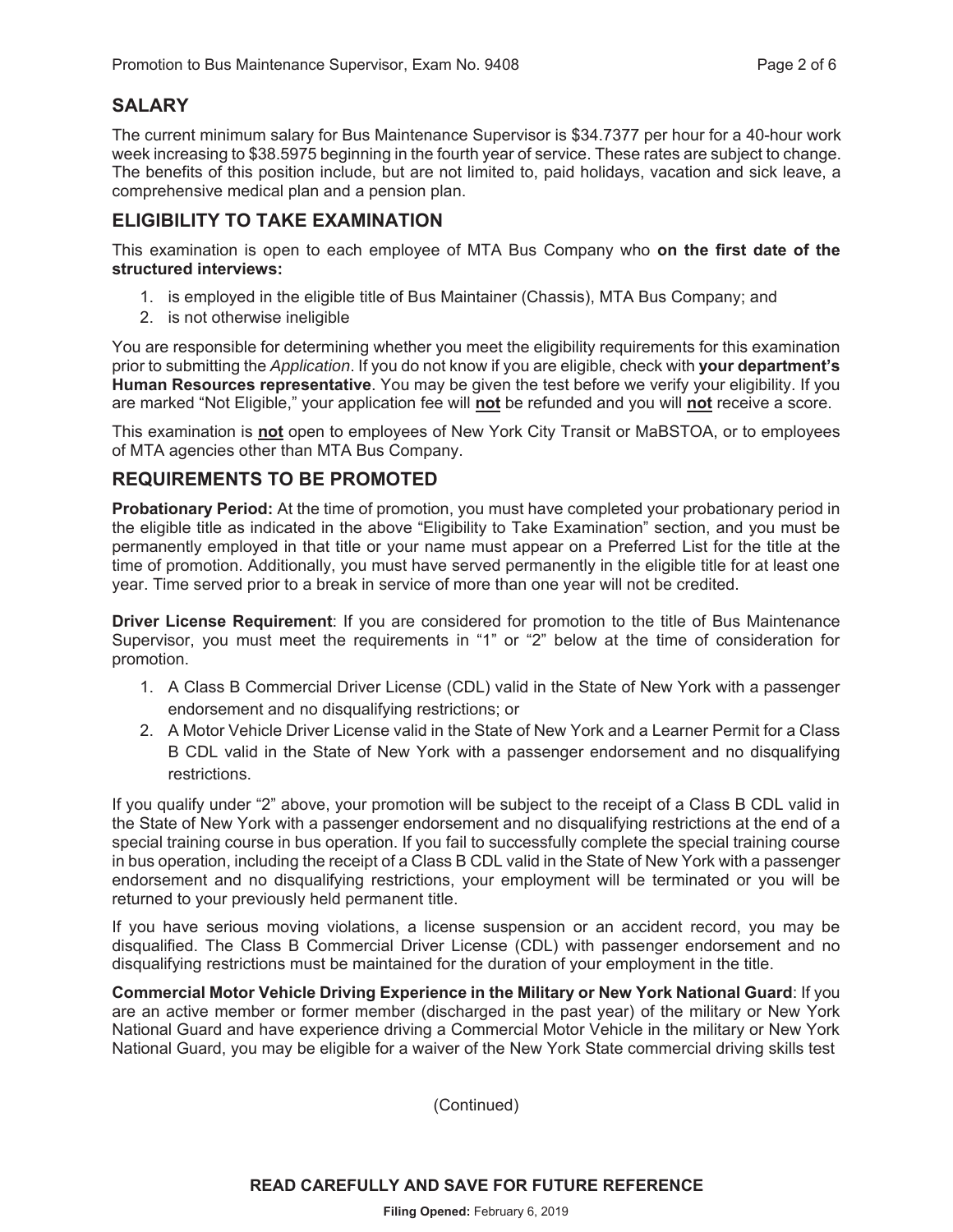#### **REQUIREMENTS TO BE PROMOTED** (Continued)

through the New York State Department of Motor Vehicles. If you believe that you may be eligible for this waiver, you must apply for the waiver through the New York State Department of Motor Vehicles.

**Drug Screening Requirement:** You must pass a drug screening in order to be appointed, and if appointed, you will be subject to random drug and alcohol tests for the duration of your employment. Additionally, if you have tested positive on a drug or alcohol test or had a refusal to test during preemployment or while employed by a Federal DOT-regulated employer during the applicable period, you must have completed the Substance Abuse Professional (SAP) evaluation, referral and education/treatment process required by federal law in order to be appointed to this safety-sensitive position.

#### **HOW TO SUBMIT AN APPLICATION AND PAY THE APPLICATION FEE**

If you believe you meet the requirements in the "Eligibility to Take Examination" section, submit an *Application* online by the last day of the *Application* period unless you are requesting a fee waiver. Applicants who wish to request a fee waiver should refer to the "How to Submit an Application When Requesting a Fee Waiver" section below.

**Application Fee:** This fee is generally not refundable. Under special circumstances, you may be entitled to a refund. You should refer to the Department of Citywide Administrative Services ("DCAS") General Exam Regulations to determine if you are entitled to a refund prior to requesting a refund. You can refer to the bottom of the last page of the Notice of Examination for instructions on how to obtain a copy of the DCAS General Exam Regulations.

#### **Online Applications:**

- 1. Apply using the "BSC" employee portal at www.mymta.info by the last day of the *Application*  period.
- 2. You must pay the *Application* fee via payroll deduction. Applicants who request a fee waiver must apply by mail.
- 3. You will be sent a confirmation email after you complete your *Application* and pay the *Application* fee.

Save your confirmation numbers for future references and proof of filing an *Application.*

Computers with internet access are available on a limited basis at branches of the New York Public Library, the Brooklyn Public Library and the Queens Library to patrons with a valid library card.

#### **HOW TO SUBMIT AN APPLICATION WHEN REQUESTING A FEE WAIVER**

Applicants who wish to request a fee waiver must obtain an *Application* in person at the MTA Exam Information Center as indicated below and must submit the *Application* by mail to the address in the "Correspondence" section below **by the last day of the application period**.

MTA New York City Transit will not accept *Applications* in person. Additional information on requesting an application fee waiver is available with the *Application*.

**MTA Exam Information Center**: Open Monday through Friday, from 9 AM to 3 PM, in the lobby at 180 Livingston Street, Brooklyn, New York. Directions: take the A, C, F, or R trains to the Jay Street-Metro Tech Station, or the 2, 3, or G train to the Hoyt Street Station. The MTA Exam Center will be closed in observance of Presidents' Day on Monday, February 18, 2019.

**READ CAREFULLY AND SAVE FOR FUTURE REFERENCE**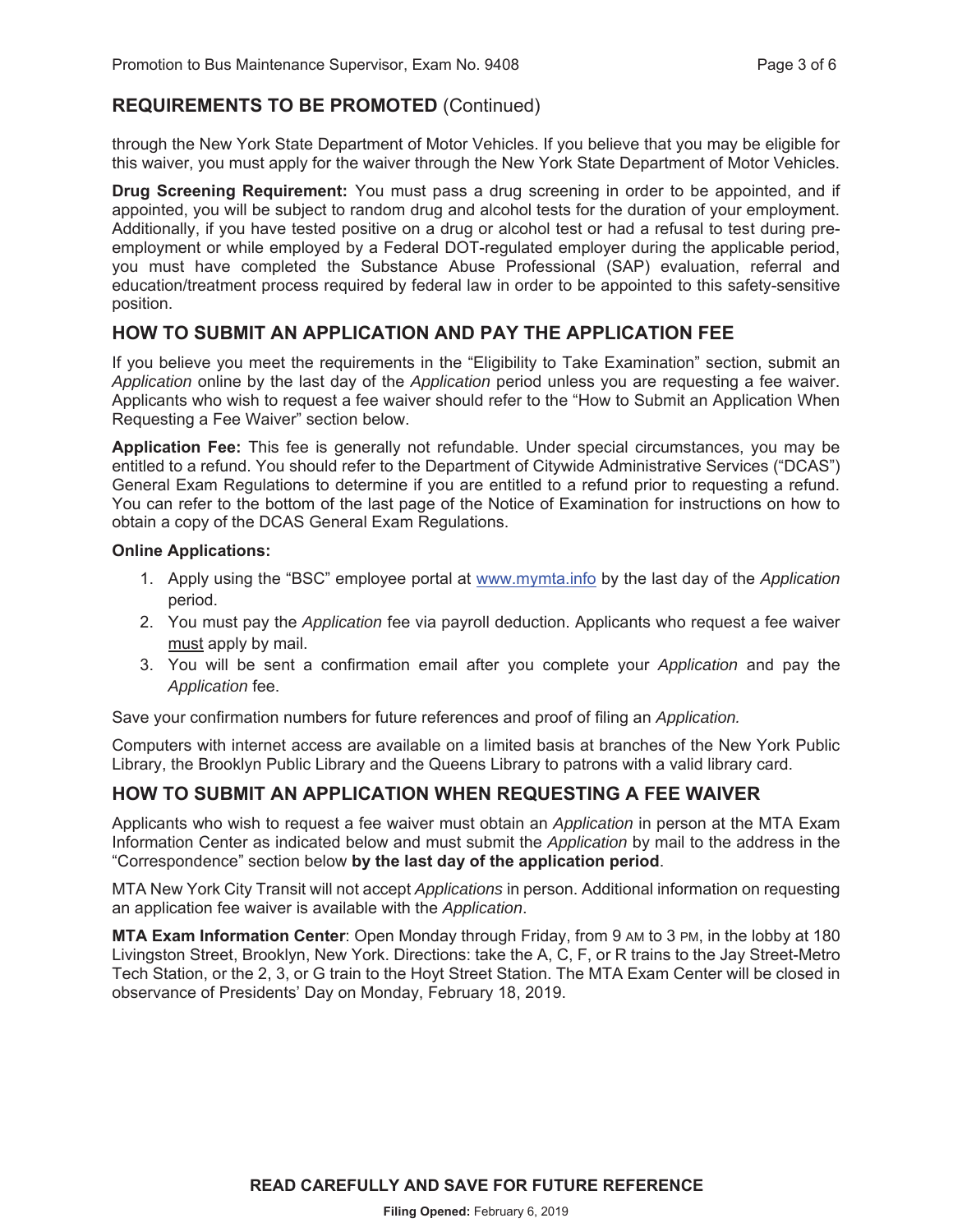#### **ADMISSION LETTER**

An *Admission Letter* will be mailed to you about 10 days before the first date of the structured interviews. If you do not receive an *Admission Letter* at least 4 days before this date, you may obtain a duplicate letter at the MTA Exam Information Center (as indicated above). A paper copy of the *Admission Letter* is your ticket for admission to the test.

Applicants **must** keep their mailing address **up to date**. Please refer to the Correspondence section below for instructions on how to update your address and other contact information.

#### **THE TEST**

You will be given a competitive structured interview and a qualifying essay. A score of at least 70 is required to pass this interview. Your score on this structured interview will determine 85% of your total score. Your seniority will determine the remaining 15%. You must pass the structured interview and the essay to have your seniority credited. Your seniority will be 70 plus 3 points for each year of service in MTA Bus Company up to a maximum total of 100 for 10 or more years of service. Partial credit for seniority is given for each day served as an MTA Bus Company employee. Once all final scores have been determined, candidates will be placed on an eligible list in rank-score order. Ties resulting from identical scores will be broken in an equitable manner to be determined by the NYC Transit Personnel Testing, Selection and Classification Unit.

The competitive structured interview may include questions on the installation, troubleshooting, inspection, repair, and maintenance of automotive/bus equipment, including tools and equipment used in automotive/bus maintenance; supervisory methods and practices; the ability to follow rules and regulations, policies and procedures; labor-management practices; safe and efficient work practices and procedures; reading and interpreting technical drawings, wiring diagrams and schematics; and other related areas.

The qualifying essay test will require candidates to write one or more reports based on information provided on the day of the interview. Candidates will be evaluated on their ability to write concisely, comprehensively, and clearly using good grammatical form. Only those candidates who achieve a passing score on the interview will have their qualifying essay test rated.

#### **TEST ADMINISTRATION GUIDELINES**

**Warning:** You are not permitted to enter the test site with cellular phones, smart watches, beepers, pagers, cameras, portable media players, or other electronic devices. Calculators are permitted; however they must be hand-held, battery or solar-powered, numeric only. Calculators with functions **other than** addition, subtraction, multiplication and division **are prohibited**. Electronic devices with an alphabetic keyboard, word processing, or data recording capabilities, such as planners, organizers, etc., are prohibited. If you use any of these devices in the building at any time before, during, or after the test, you may **not** receive your test results, your test score may be nullified, and your application fee will **not** be refunded.

You may not have any other person, including children, present with you while you are being processed for or taking the test, and no one may wait for you inside of the test site while you are taking the test.

**Leaving:** You must leave the test site once you finish the test. If you leave the test site after being fingerprinted but before finishing the test, you will not be permitted to re-enter. If you disregard this instruction and re-enter the test site, you may not receive your test results, your test score may be nullified, and your application fee will not be refunded

**Proof of Identity**: You must present your employee ID when you arrive to take each test.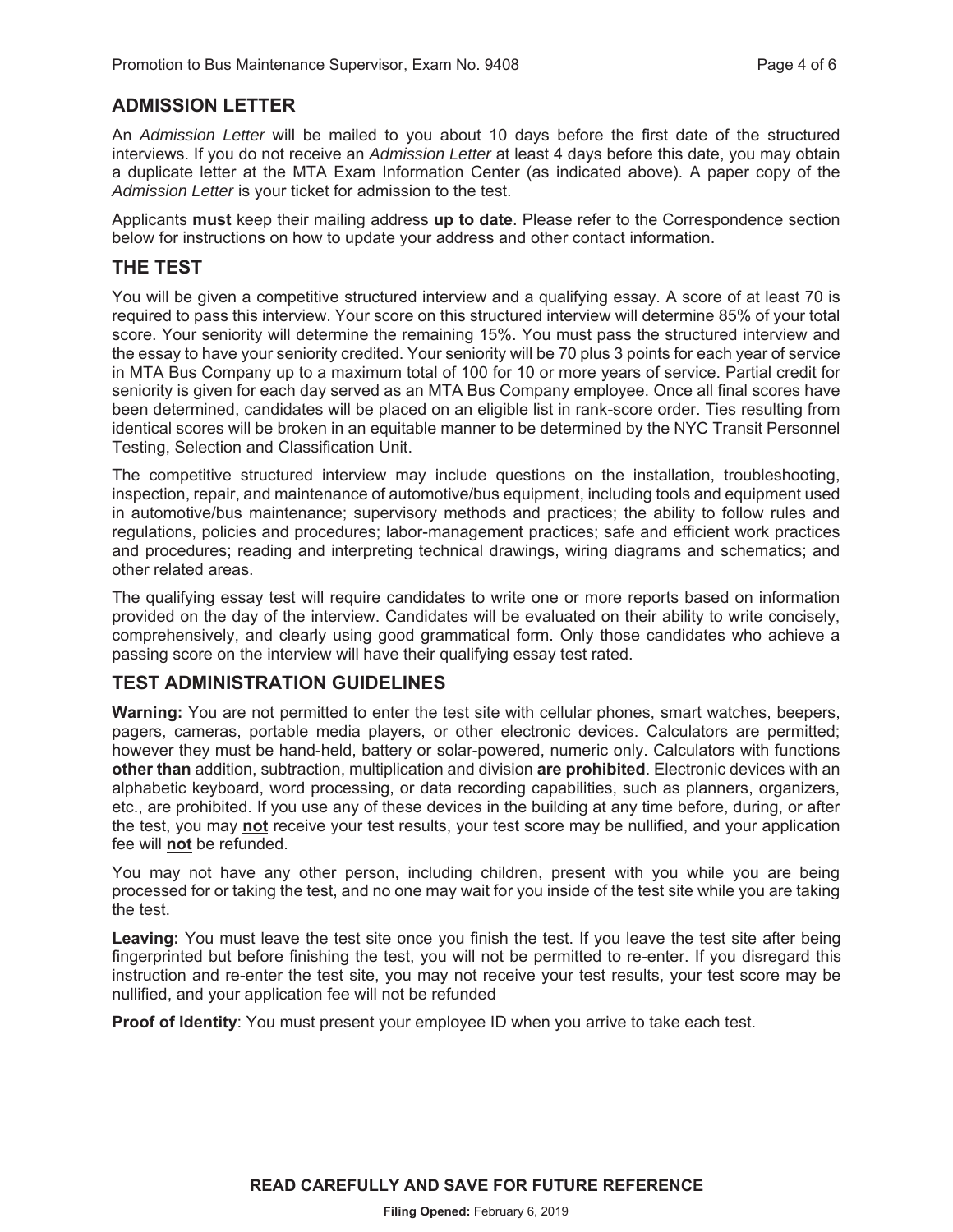### **THE TEST RESULTS**

If you pass the structured interview and the essay and are marked eligible, your name will be placed in final score order on an eligible list and you will be given a list number. You will be notified by mail of your test results. If you meet all requirements and conditions, you will be considered for appointment when your name is reached on the eligible list.

#### **ADDITIONAL INFORMATION**

You are required to successfully complete a one-year probationary period. If you do not successfully complete the probationary period, you may be returned to your former title at the discretion of MTA Bus Company.

#### **SPECIAL ARRANGEMENTS**

**Late Filing:** Consult with **your department's Human Resources representative** to determine the procedure for filing a late *Application* if you meet one of the following conditions:

- 1. You are absent from work for at least one-half of the application period and are unable to apply for reasons such as vacation, sick leave or military duty; or
- 2. You become eligible after the above application period, but on or before the first day of the test.

**Make-Up Test:** You may apply for a make-up test if you cannot take the test on the scheduled test date for any of the following reasons:

- 1. Compulsory attendance before a public body; or
- 2. On-the-job injury or illness caused by municipal employment where you are an officer or employee of the City; or
- 3. Absence from the test within one week after the death of a spouse, domestic partner, parent, sibling, child or child of a domestic partner where you are an officer or employee of the City; or
- 4. Absence due to ordered military duty; or
- 5. A clear error for which MTA New York City Transit is responsible; or
- 6. A temporary disability, pregnancy-related, or child-birth-related condition preventing you from taking the test.

To request a make-up test, mail your request with your documentation of special circumstances to the address found in the "Correspondence" section below within 60 days of your scheduled test date or make the request within 60 days of restoration to your position after performing ordered military duty.

**Special Test Accommodations:** If you plan to request special testing accommodations due to disability or an alternate test date due to your religious belief, follow the instructions included with your *Application* and mail your request to the address found in the "Correspondence" section below no later than 30 days prior to the scheduled test date.

#### **CORRESPONDENCE**

**Change of Contact Information:** You must keep your employee contact information (telephone number, mailing address and email address) current with **both MTA New York City Transit and the MTA Business Service Center (BSC).**

(Continued)

**READ CAREFULLY AND SAVE FOR FUTURE REFERENCE**